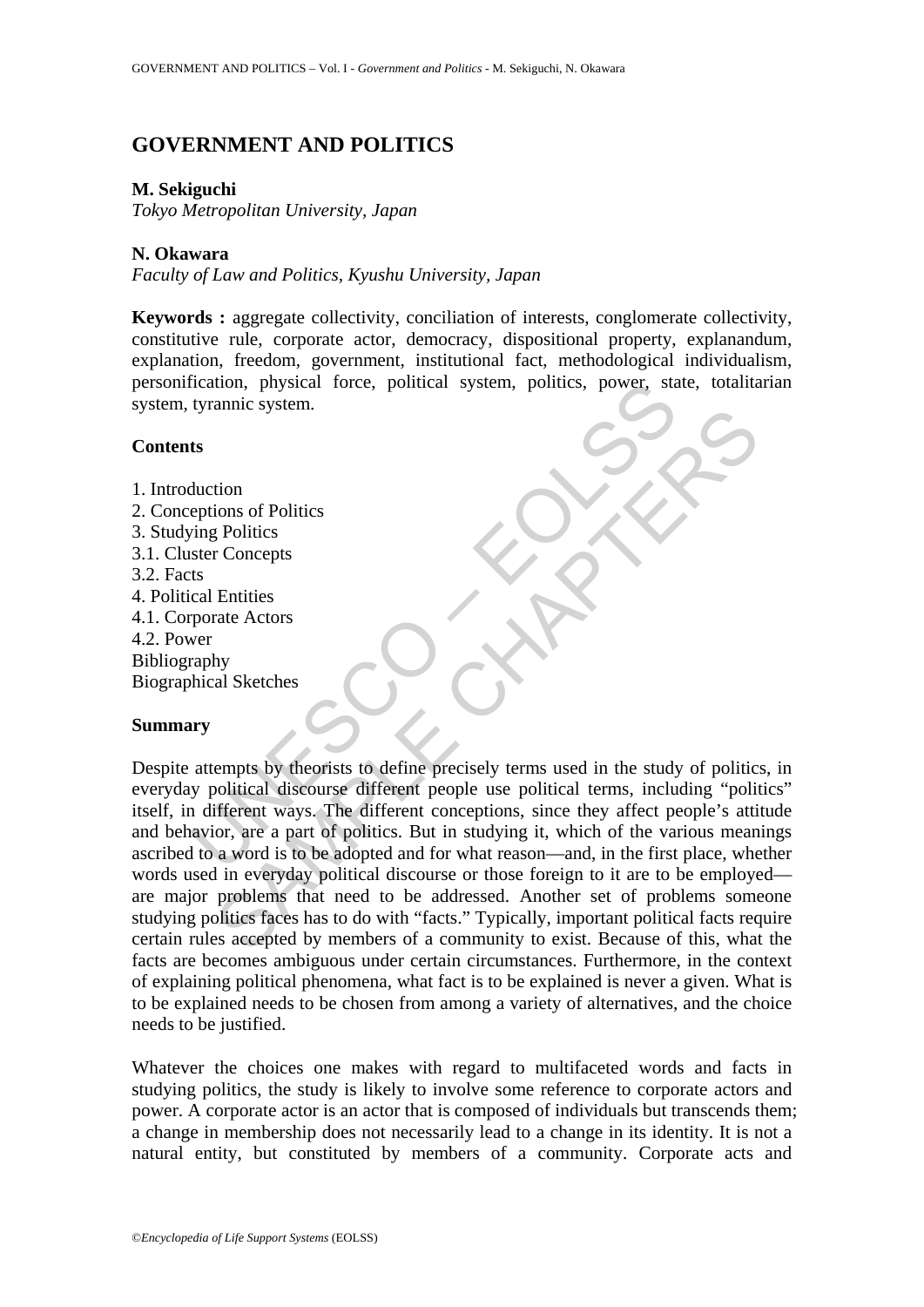responsibility are distinct from acts performed by and responsibility borne by the members of the corporate actor. Another important entity in politics is power. In everyday political discourse, power is often understood as simultaneously a thing-like and an abstract entity. Closely related to such an understanding is the notion that power is a mysterious, inscrutable, and dangerous entity. But an analysis of statements involving power reveals that they can be reduced to conditional (if–then) statements. Such an analysis may be effective in dispelling the notion that power is mysterious and dangerous. Being attentive to everyday political understanding is important, but that does not preclude being critical of it and acting to improve it.

#### **1. Introduction**

There are various issues humankind faces today. How to achieve peace, eradicate poverty, and attain sustainable development are among the most important. But such issues are only resolvable through politics, at the local, regional, national, transnational, and international level. Thus for anyone interested in coping with the major issues confronting peoples throughout the world, an accurate understanding of politics is essential. But an attempt at understanding politics is hindered by important difficulties that are frequently overlooked.

are various issues humankind faces today. How to achieve p, and attain sustainable development are among the most impoor the most impoor and the local, regional, national ernational level. Thus for anyone interested in cop And attain sustainable development are among the most important. But station but resolutional tevelopment are among the most important. But stational levelopment are among the most important. But standardional level. Thus One difficulty derives from the fact (itself a difficult word, as will be shown below) that people do not look at politics in the same way they look at, for example, trees. What someone observes and explains and/or evaluates is partly constituted by the observer himself or herself. To take one example, "Political party A used its power to attain its objectives" may seem a simple statement of fact. That it is not becomes immediately clear if the sentence is compared with "Individual B used a knife to cut bread." Both the individual and the knife are tangible and observable. But the party is not; only its members are. Power, too, is neither tangible nor observable. Who used what, according to the statement on party A? To answer this question, without personifying (which means regarding something as a person) the party and without resorting to treating power as a thing, the social construction of "corporate actor" and "power" needs to be examined. In the absence of recognition of the fact that certain basic entities in the political process, such as corporate actors and power, are socially constituted, politics would seem elusive.

Furthermore, even if one is clear about the entities involved in the political process, the key words one uses to understand politics are likely to be ambiguous or controversial. In the example above, what does "political" in "political party" mean? A lot has been written on the question, but theorists have never agreed on a definitive answer. And even if semantic problems are somehow settled, one ignores questions concerning "facts" at one's peril. According to the conventional understanding of "fact," it is something unproblematic that is or ought to be accepted by any reasonable person (although there may be difficulty in identifying it in concrete cases owing to, for instance, lack of information or access to it). What is considered problematical is how to explain or evaluate the fact, or how to make predictions based on it. Some types of fact that are important in understanding politics, however, are closely intertwined with certain rules that are adopted by a community. As will be discussed below, the stance one takes toward such rules affects the identification of facts. Hence the identifying of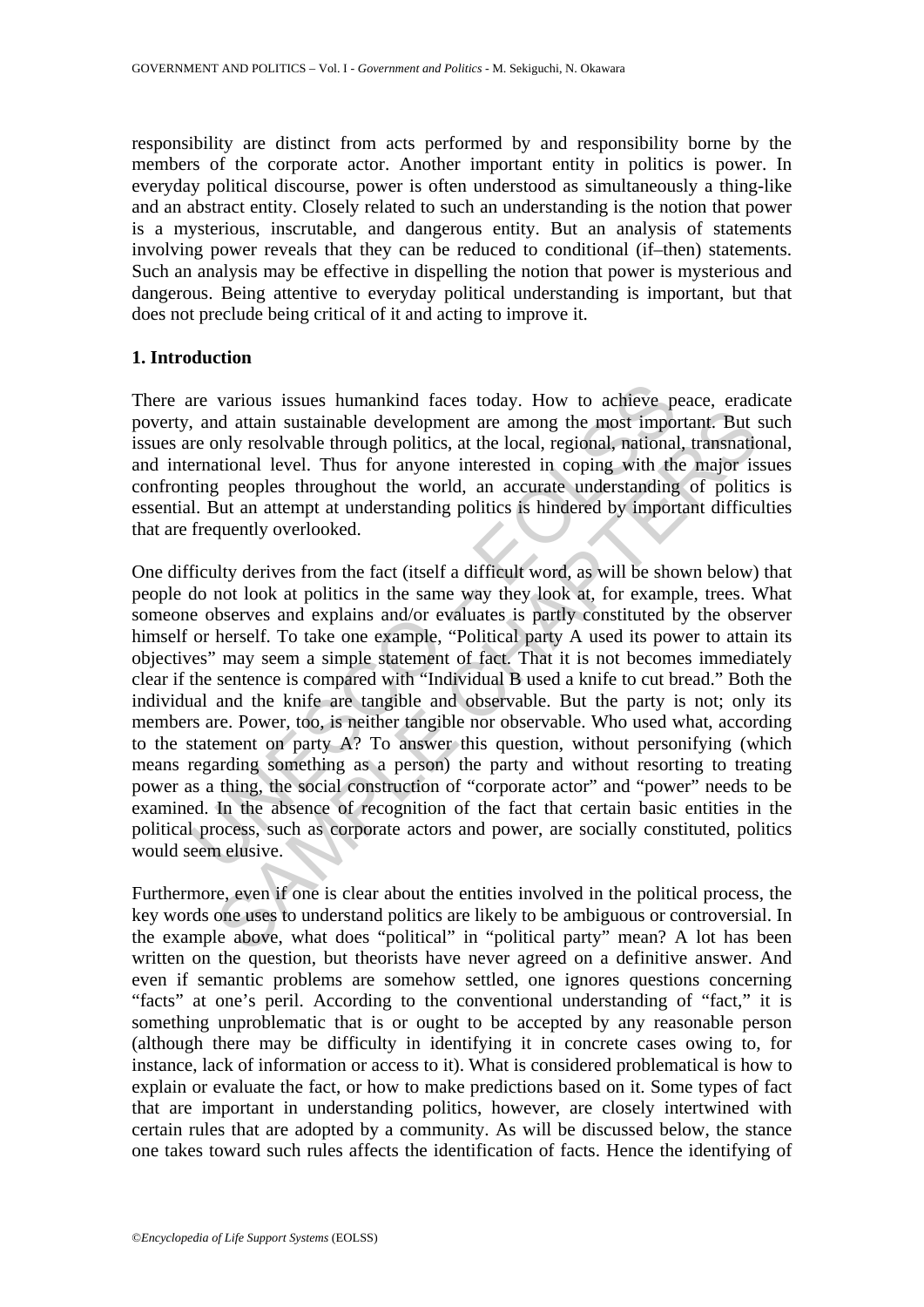"facts" itself becomes a major problem in the study of politics: a fact for one person, who accepts certain rules, may not count as a fact for another, who either is not aware of the rules or rejects being bound by them.

the section stats with the these stats of concepts cut a sect cone and the metal of recognizing the multifacetedness of concepts such as "portalism" and "democracy." The second part of the section deals crusses the nature sm" and "democracy." The second part of the section deals with "facts<br>ses the nature of "institutional facts" and the implications this has for<br>oblitics. It then goes on to note the importance, in explaimed a politic<br>oblic The aim of this essay is to point to some of the important problems involved in the study of politics. The first section is an overview of some of the influential conceptions of "politics" that have been provided by theorists. The section shows that the words "politics" and "political" have been ascribed widely varying meanings. The second section identifies some of the problems a person faces in studying politics. (The reference to "studying" politics does not assume any particular approach. Any inquiry into politics, either by academics or non-academics, counts as a study of it.) The first part of the section starts with the discussion of "cluster concepts." It emphasizes the importance of recognizing the multifacetedness of concepts such as "politics," as well as "liberalism" and "democracy." The second part of the section deals with "facts." It first discusses the nature of "institutional facts" and the implications this has for the study of politics. It then goes on to note the importance, in explaining a political phenomenon, of making clear what is to be explained. The kinds of choice that need to be made in positing what is to be explained are pointed out. The third section is a discussion of two important entities involved in the political process: corporate actors and power. In the first part of the section, the nature of corporate actors is explicated, and their actions and the responsibility they bear for the consequences of their actions are examined by reference to certain rules adopted by a community. In the second part of the section, talk involving power is analyzed as reducible to conditional or hypothetical statements, and the implication such an analysis has for the taking of political action is pointed out.

In short, the essay will start with a brief survey of various conceptions of "politics." It will then consider problems involved in the study of politics. Some observations will be offered in the third section about important political entities such as corporate actors and power.

> TO ACCESS ALL THE **29 PAGES** OF THIS CHAPTER, Visi[t: http://www.eolss.net/Eolss-sampleAllChapter.aspx](https://www.eolss.net/ebooklib/sc_cart.aspx?File=E6-32)

#### **Bibliography**

- - -

Allison, G. T. 1971. *Essence of Decision: Explaining the Cuban Missile Crisis*. Boston, Little, Brown. 338 pp. [A stimulating book that uses three models to explain government actions in the Cuban missile crisis, and discusses important theoretical and methodological issues.]